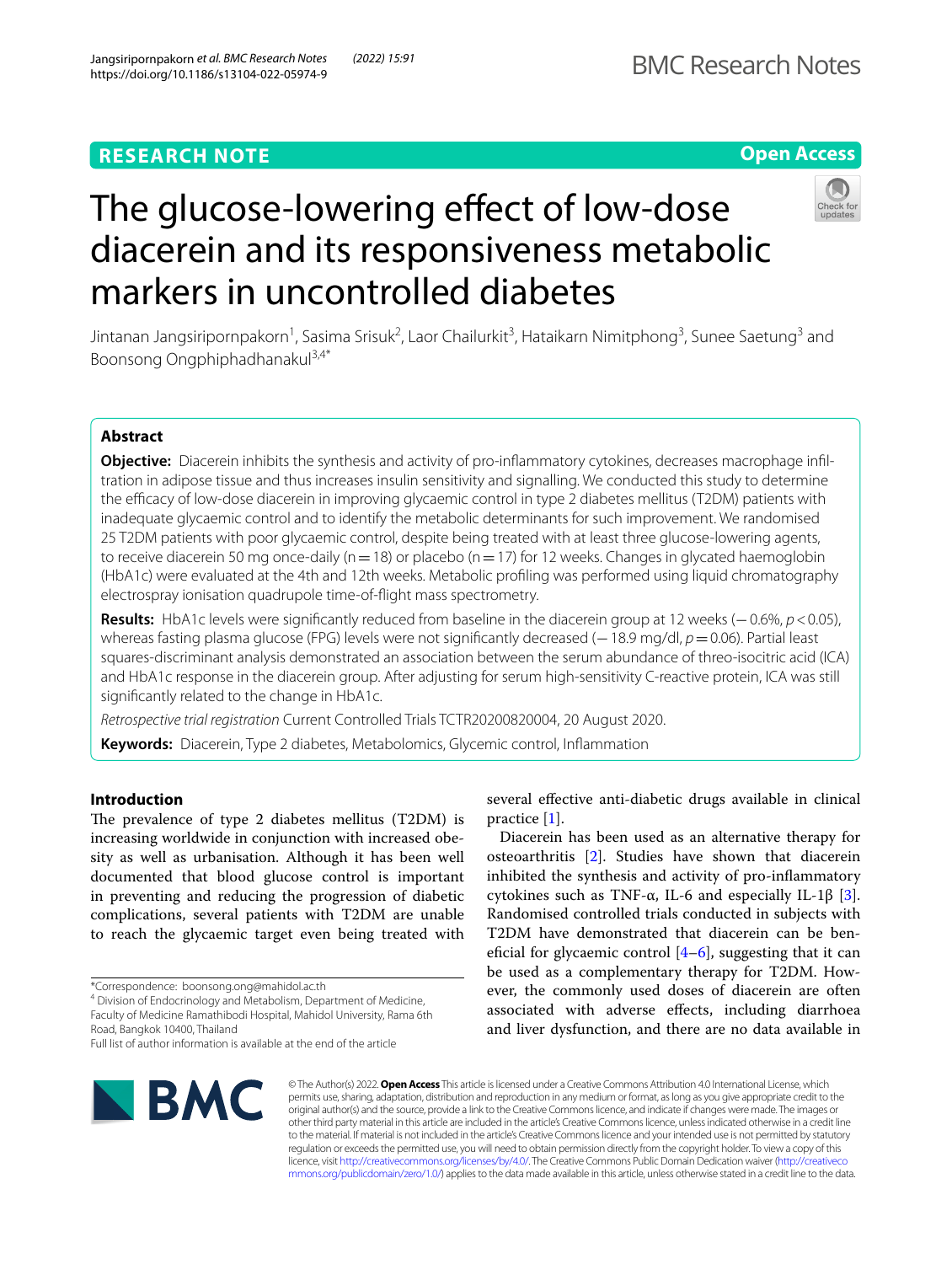randomised trials regarding diacerein treatment in subjects with uncontrolled T2DM receiving other medications. Profling the metabolites in bio-fuid using the metabolomics approach has been applied in biomarker discovery for both disease biomarkers and biomarkers for pharmacological responses. Therefore, to alleviate the side effects and enhance the efficacy-to-safety ratio of diacerein, we conducted this study using a lower dose of diacerein and investigated the baseline metabolite profle associated with enhanced glycaemic response.

## **Main text**

#### **Materials and methods**

This randomised, double-blind, placebo-controlled trial was conducted in patients with T2DM who had inadequate glycaemic control despite receiving at least three glucose-lowering agents. The patients were recruited from the endocrine clinic at Ramathibodi Hospital. Written informed consent was obtained from all participants, and the study was approved by Mahidol University Institutional Review Board.

## *Participants*

Patients aged 40–65 years who had T2DM for at least 2 years since diagnosis with a glycated haemoglobin (HbA1c) level of 7.5–10% were included in this study. All subjects were receiving stable dosages (duration≥3 months) of at least three glucose-lowering agents including sulphonylureas: glipizide  $\geq 20$  mg/day, glibenclamide≥10 mg/day, glimepiride≥4 mg/day, gliclazide  $\geq$  160 mg/day and gliclazide MR  $\geq$  120 mg/day; biguanides: metformin≥2000 mg/day; thiazolidinediones: pioglitazone≥30 mg/day; dipeptidyl peptidase 4 (DPP4) inhibitors: sitagliptin 100 mg/day, vildagliptin 100 mg/day, linagliptin 5 mg/day and saxagliptin 5 mg/ day; and long-acting and intermediate-acting insulin: glargine, detemir, NPH; or premixed insulin. Patients who had chronic infammatory disease, chronic steroid use, serum creatinine level>2 mg/dL or eGFR<60 ml/  $min/1.73 \text{ m}^2$ /day, aspartate aminotransferase (AST) and alanine aminotransferase (ALT) levels more than three times the upper normal limit and refused to participate in the research were excluded from the study.

## *Procedures*

Before randomisation, baseline data were collected from all eligible participants. Blood samples were drawn after an overnight fasting of more than 8 h. Eligible participants were randomly assigned to receive diacerein 50 mg once-daily or placebo tablets once-daily for 12 weeks. All participants received their current medication with unchanged dosages for 12 weeks. Clinical visits were performed at week 0 (baseline), week 4 and week 12. Adherence to treatment regimen was evaluated based on pill counts and structured interviews. Our study adheres to the CONSORT guidelines and a CONSORT checklist was included as a Additional fle [1](#page-4-4).

## *Outcomes measured*

The primary outcome was to compare the change in HbA1c levels from baseline to week 12 among the control and treatment groups. The secondary outcomes were to compare the change in fasting plasma glucose (FPG) levels from baseline to week 12 among among the treatment groups and to determine the factors that may predict the change in HbA1c and FPG levels. The change in HbA1c ( $\Delta$ HbA1c) was calculated using the HbA1c level at week 12 subtracted by the baseline HbA1c level. The change in FPG (∆FPG) was defned by the FPG level at week 12 subtracted by the baseline FPG level.

## **Serum metabolomics analysis**

An Agilent 1260 high performance liquid chromatography coupled to an Agilent 6540 UHD accurate-mass quadrupole time-of-fight mass spectrometry with *dual Jet Stream electrospray ionization* (Agilent Technologies, Inc., *Santa Clara*, *CA, US*) was used to separate metabolites in the serum samples. The Masshunter Mass Profiler Professional Software B.12.6.1 (Agilent Technologies, USA) was used to perform a non-targeted metabolomics analysis of the extracted features. The accurate masses of features representing signifcant diferences were explored against the METLIN [\[6](#page-5-0)] database.

## **Statistical analysis**

Data with normal distribution are presented as mean $\pm$ SD, and those with not normal distribution are presented as median (interquartile range). Student's *t*-test and the Wilcoxon signed-rank test was used to analyse the diferences in continuous variables where appropriate. Multiple regression analysis was used to identify independent associations of relevant variables. A P value<0.05 was considered to indicate statistical signifcance.

For the metabolite profle, partial least squares-discriminant analysis (PLS-DA) modelling was performed using the ropls R package. Feature selection was performed using a partial least squares-based algorithm for parsimonious variable selection [[7](#page-5-1)], with the VIP threshold set to 1.5.

## **Results**

## *Baseline characteristic data*

There were 35 patients with T2DM who met the inclusion and exclusion criteria. Patients were randomly assigned to two treatment groups, consisting of 18 patients in the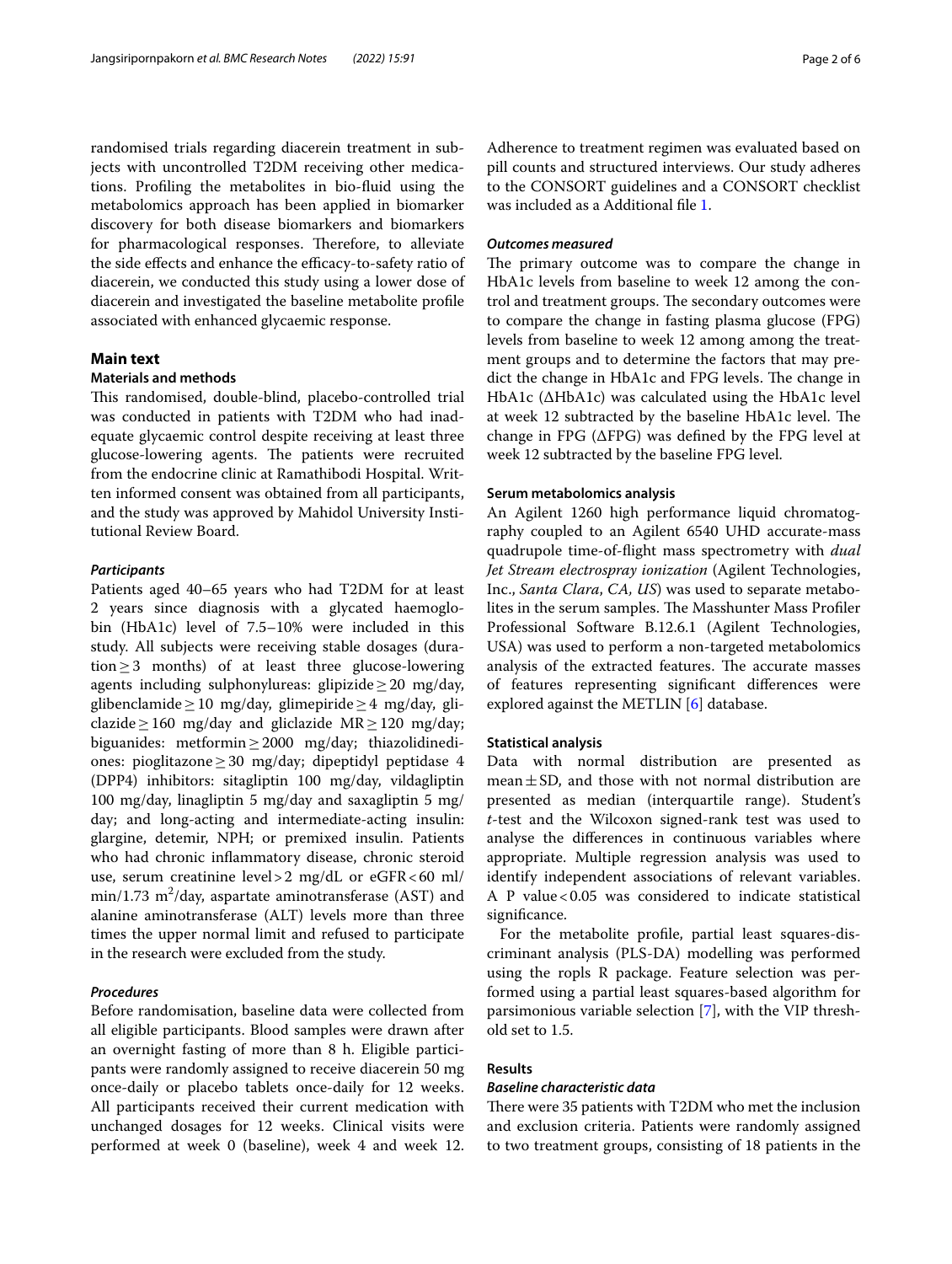diacerein group and 17 patients in the placebo group. All the 35 patients completed the study at 12 weeks. There was no change or adjustment of glucose-lowering agents during the study period.

Table [1](#page-2-0) shows the baseline characteristics of the study subjects. There were no significant differences between the two groups in terms of their baseline characteristics, including age, gender and BMI. The duration of diabetes and serum hsCRP levels were also comparable.

#### *Change in FPG and HbA1c levels after intervention*

Table [2](#page-2-1) shows the clinical and laboratory parameters at baseline, week 4 and week 12. There was a significant reduction in HbA1c levels from baseline in the diacerein group  $(p<0.05)$ , whereas the FPG level appeared to decrease but did not reach statistical signifcance  $(p=0.06)$ . There were no significant reductions in FPG and HbA1c levels in the placebo group. Nevertheless, the change in FPG or HbA1C levels after intervention between the two groups was not statistically diferent  $(p=0.26$  and  $p=0.55$  for FPG and HbA1c, respectively).

# *Factors predicting the changes in HbA1c or fasting plasma glucose levels between baseline and week 12*

The hsCRP levels in the diacerein group appeared to decrease after 12 weeks but did not reach statistical significance (median hsCRP =  $1.42$  and  $1.19$  mg/dL at 0 and 12 weeks, respectively;  $p=0.59$ ). A positive correlation was observed between baseline hsCRP levels and the change in HbA1c levels  $(r=0.50, p<0.01)$ , but not for FPG levels  $(r=0.09, p=0.61)$ , in all participants. Multiple regression analysis adjusted for age, gender, BMI and the type of treatment revealed that the change in HbA1c level correlated positively with baseline hsCRP level independent of age, gender and baseline BMI. No independent association of hsCRP with the change in FPG level was found (Additional fle [1](#page-4-4): Table S1).

|                 | Diacerein group<br>$(n=18)$    | Placebo group<br>$(n=17)$     |  |
|-----------------|--------------------------------|-------------------------------|--|
| HbA1c (%)       |                                |                               |  |
| <b>Baseline</b> | $8.4 + 0.1$                    | $8.5 + 0.2$                   |  |
| Week 4          | $8.1 \pm 0.2$ ( $p = 0.14$ )   | $8.5 \pm 0.1$ ( $p = 0.76$ )  |  |
| Week 12         | $7.8 \pm 0.2$ ( $p < 0.05$ )   | $8.2 \pm 0.2$ ( $p = 0.06$ )  |  |
| FPG (mg/dL)     |                                |                               |  |
| <b>Baseline</b> | $162.9 + 8.7$                  | $165.9 \pm 10.7$              |  |
| Week 4          | $164.4 \pm 9.9 (p = 0.88)$     | $164.4 \pm 9.9 (p = 0.88)$    |  |
| Week 12         | $144.0 \pm 0.9$ ( $p = 0.06$ ) | $161.9 \pm 13.6 (p = 0.63)$   |  |
| AST (U/L)       |                                |                               |  |
| <b>Baseline</b> | $79.3 + 2.9$                   | $36.5 \pm 3.4$                |  |
| Week 4          | $28.8 \pm 3.0$ ( $p = 0.76$ )  | $36.1 \pm 3.1$ ( $p = 0.90$ ) |  |
| Week 12         | $24.9 \pm 2.1$ ( $p = 0.08$ )  | $37.6 \pm 3.4$ ( $p = 0.69$ ) |  |
| ALT (U/L)       |                                |                               |  |
| <b>Baseline</b> | $28.4 \pm 2.2$                 | $28.5 \pm 1.5$                |  |
| Week 4          | $27.9 \pm 2.0$ ( $p = 0.65$ )  | $32.5 \pm 3.2$ ( $p = 0.18$ ) |  |
| Week 12         | $26.0 \pm 1.7$ ( $p = 0.11$ )  | $31.6 \pm 1.7$ ( $p = 0.09$ ) |  |

<span id="page-2-1"></span>**Table 2** Glycated haemoglobin (HbA1c), fasting plasma glucose (FPG), AST and ALT levels at baseline and at weeks 4 and 12 after treatment

Values are shown as mean±SE unless otherwise indicated

P-values are versus baseline

## *Metabolite profling*

To identify the metabolites that may be associated with the HbA1c response in the diacerein and control groups, further metabolomics analyses were performed. Subjects were classified into two groups, i.e. those with  $\geq 1\%$ decrease in HbA1c levels after 12 weeks and those with a lower degree of response. Metabolites at baseline were analysed using partial least squares-discriminant analysis (PLS-DA) to classify subjects according to the category of HbA1c response. The score plots and the associated R2, Q2 and P values from the permutation test are presented

<span id="page-2-0"></span>

| <b>Baseline characteristic</b>       | Diacerein group<br>$(n=18)$ | Placebo group<br>$(n=17)$ | P-value |
|--------------------------------------|-----------------------------|---------------------------|---------|
| Age (year)                           | $54.7 \pm 1.2$              | $52 \pm 3.1.7$            | 0.23    |
| Female sex, n (%)                    | 13 (72.2)                   | 9(52.9)                   | 0.51    |
| Duration of diabetes (year)          | $12.5 \pm 1.5$              | $11.4 \pm 1.1$            | 0.55    |
| Body mass index (kg/m <sup>2</sup> ) | $29.3 \pm 1.0$              | $29.5 \pm 1.2$            | 0.86    |
| Fasting plasma glucose (mg/dL)       | $162.9 \pm 8.7$             | $165.9 \pm 10.7$          | 0.71    |
| HbA1c (%)                            | $8.4 \pm 0.1$               | $8.5 \pm 0.2$             | 0.83    |
| hsCRP (mg/dL)*                       | $0.86(0.62 - 2.31)$         | $1.42(1.11 - 2.22)$       | 0.12    |

Values are shown as mean  $\pm$  SE

*HbA1c*glycated haemoglobin, *hsCRP*High Sensitivity C-Reactive Protein

\*Median (interquartile range)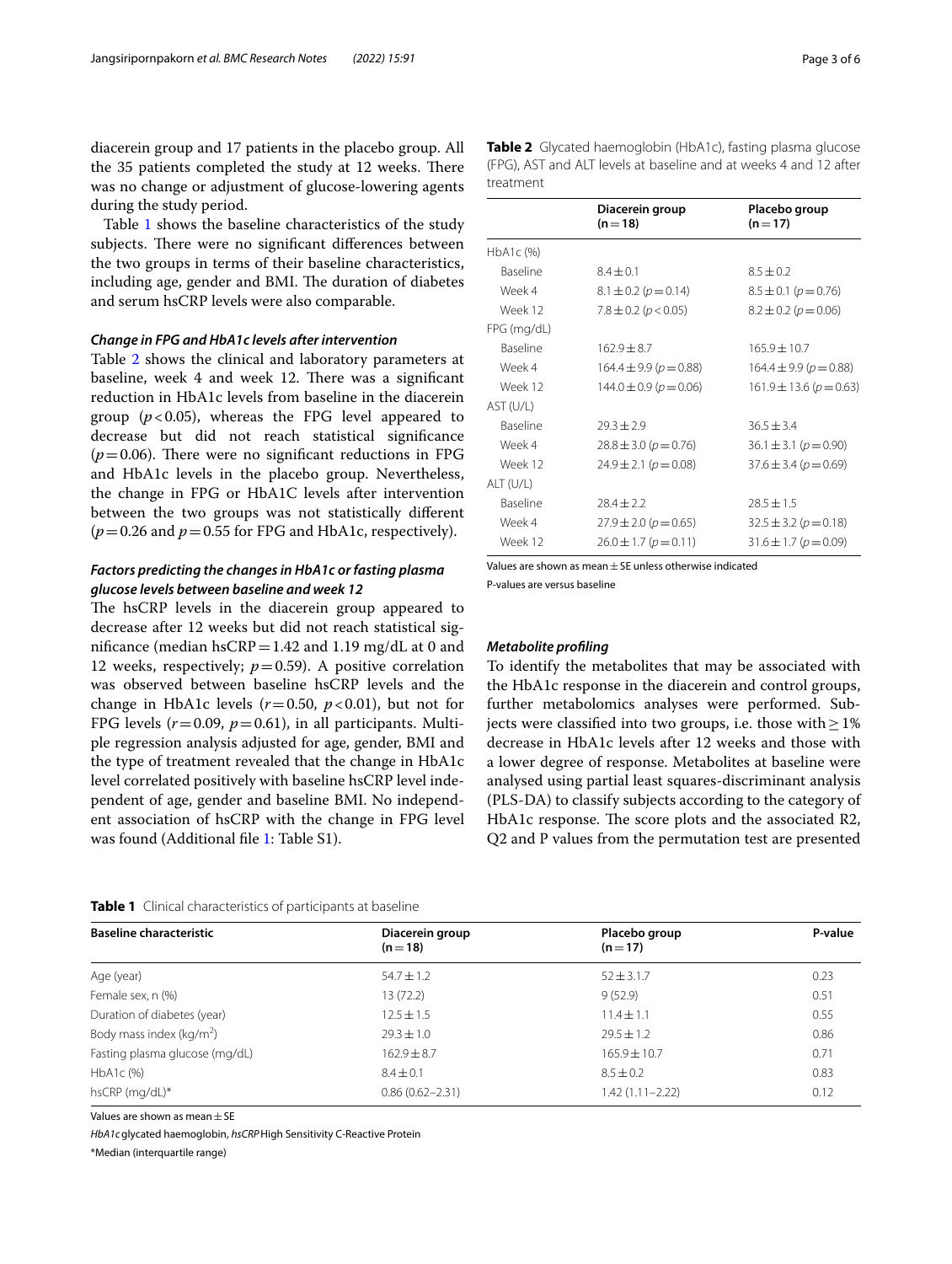in Fig. [1](#page-3-0). Metabolites with top 5 variable importance in projection (VIP) scores are shown in Additional fle [1](#page-4-4): Table S2.

In the diacerein group, 5-acetylamino-6-formylamino-3-methyluracil (AFMU) and threo-isocitric acid were the two topmost identifable metabolites associated with response in HbA1c, whereas buprenorphine (BNP) was the top identifable metabolite associated with a>1% decrease in HbA1c after 12 weeks in the control group. Considering the change in HbA1c level as the dependent variable and the abundance of AFMU and ICA together with the hsCRP and baseline BMI as independent variables, the analysis showed that ICA was negatively related to the change in HbA1c independent of AFMU, hsCRP and BMI, whereas AFMU was not signifcantly associated with the change in HbA1c level after adjusting for ICA. In the control group, BNP was not independently associated with the change in HbA1c level after controlling for hsCRP and BMI values (Additional fle [1](#page-4-4): Table S3).

# **Discussion**

In the present study, we investigated the efficacy of diacerein in improving glycaemic control in patients with uncontrolled T2DM and observed that even in poorly controlled T2DM, diacerein could reduce HbA1c levels after 12 weeks of treatment. These results are similar to those of recently conducted randomised controlled trials in drug-naive patients with T2DM, which showed that HbA1c levels and FPG levels signifcantly decreased diacerein used in our study.

CRP is a marker of infammation that is produced in the liver [\[8](#page-5-2)]. It is associated with hyperglycaemia and insulin resistance [[9\]](#page-5-3). Previous studies have demonstrated that anti-infammation treatments in T2DM such as anakinra  $[10, 11]$  $[10, 11]$  $[10, 11]$  $[10, 11]$  $[10, 11]$  and gevokizumab  $[12]$  $[12]$ , decrease CRP levels which correlate with the reduction in HbA1c levels and improvement in insulin secretion [[13,](#page-5-7) [14](#page-5-8)]. Diacerein might also improve glycaemic control by reducing systemic infammation. It has been shown in mice that diacerein reduces the expression and activity of pro-infammatory mediators accompanied by increased insulin sensitivity primarily in the liver and adipose tissue [[15\]](#page-5-9). Consistent with this notion, we found that baseline hsCRP levels signifcantly positively correlated with the change in HbA1c levels. hsCRP levels are known to vary according to age, race, gender and BMI [\[16](#page-5-10)]. After adjusting for age, gender, BMI and the type of treatment intervention, hsCRP remained a signifcant predictor of the change in HbA1c levels. This implied that baseline hsCRP levels were associated with greater changes in HbA1c, suggesting that increased infammation could diminish the glucose-lowering efect of any intervention.

<span id="page-3-0"></span>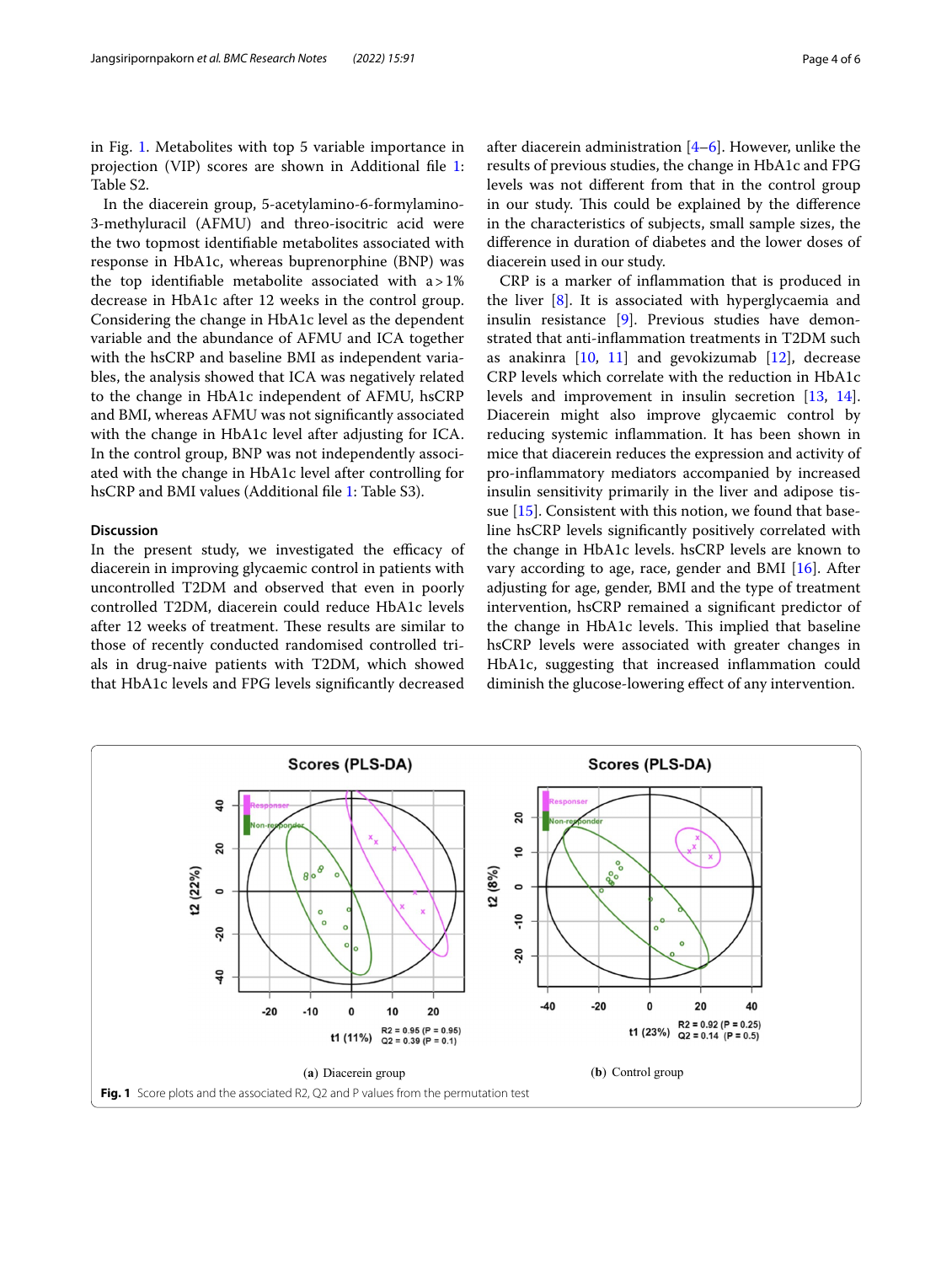In the present study, we found that ICA was associated with the degree of glycaemic response after diacerein treatment. ICA is the substrate of isocitrate dehydrogenase (IDH) that occurs in two structurally distinct forms, i.e. a mitochondrial and a soluble or cytoplasmic form. IDH, particularly the cytoplasmic form, has been shown to be involved in the regulation of insulin secretion from pancreatic beta cells by modulating cytosolic NADPH content [\[17\]](#page-5-11), and a knockdown of IDH in pancreatic beta cells resulted in an impairment of insulin secretion [ $18$ ]. The mechanism linking this phenomenon to insulin secretion has been shown to involve an IDH-dependent generation of NADPH and the subsequent glutathione reduction, thereby contributing to the amplifcation of insulin exocytosis via sentrin/SUMO-specifc protease-1 [[19\]](#page-5-13). It is likely that the association between serum ICA and glycaemic response to diacerein found in the present study could refect such action of IDH on glucose homeostasis.

We also identifed AFMU as a potential biomarker for the glycaemic response of diacerein. AFMU is a metabolite of cafeine that results from the acetylation of paraxanthine by N-acetyltransferase [\[20\]](#page-5-14). N-acetylation by NAT2 and NAT1 is a major route of biotransformation for xenobiotics containing primary arylamine or a hydralazine group  $[21]$ . It is likely that the association between AFMU and response to diacerein found in the present study could be a result of NAT infuencing both the metabolism of cafeine and diacerein action, and suggests that NAT activity may partly determine the responsiveness to diacerein.

## **Conclusions**

Add-on diacerein treatment for 3 months in T2DM patients with inadequate glycaemic control may improve glycaemic control depending on baseline serum ICA.

# **Limitations**

The limitations of our study include its short duration and small sample size. Further investigations with longer duration and larger sample size are therefore warranted. Moreover, subjects in our study were treated with half the normal doses of diacerein. It is possible that a higher dose of diacerein (100 mg once-daily) might improve the glycaemic outcome associated with diacerein.

#### **Abbreviations**

T2DM: Type 2 diabetes mellitus; HbA1c: Glycated haemoglobin; ICA: Threoisocitric acid; DPP4: Dipeptidyl peptidase 4; AST: Aspartate aminotransferase; ALT: Alanine aminotransferase; FPG: Fasting plasma glucose; MFE: Molecular feature extraction; PLS-DA: Partial least squares-discriminant analysis; BMI: Body mass index; VIP: Variable importance in projection; AFMU: 5-Acetylamino-6-formylamino-3-methyluracil; BNP: Buprenorphine; hsCRP: High Sensitivity C-Reactive Protein; IDH: Isocitrate dehydrogenase.

## **Supplementary Information**

The online version contains supplementary material available at [https://doi.](https://doi.org/10.1186/s13104-022-05974-9) [org/10.1186/s13104-022-05974-9](https://doi.org/10.1186/s13104-022-05974-9).

<span id="page-4-4"></span>**Additional fle 1: Table S1.** Multivariate analyses showing the independent efect of hsCRP on the change in HbA1c level at 12 weeks. **Table S2.** Metabolites with top 5 variable importance in projection (VIP) scores associated with the response in glycated haemoglobin (HbA1c) to diacerein (a) and control (b) group. **Table S3.** Robust multiple regression analyses of the association between metabolites and changes in glycated haemoglobin (HbA1c) after 12 weeks in the diacerein (a) and control (b) groups.

#### **Acknowledgements**

Not applicable.

#### **Authors' contributions**

BO designed the experiments, derived the models, analyzed the data and wrote the manuscript. JJ and SS1 participated in clinical data collection and carried out the experiment. LC performed the metabolomic analysis, aided in interpreting the results and worked on the manuscript. HN participated in sample and clinical data collection. SS2 collected blood samples. All authors read and approved the fnal manuscript.

#### **Funding**

This study was supported by a research grant from the National Research Council of Thailand.

#### **Availability of data and materials**

The data used to support the fndings of this study are available from the corresponding author upon request.

#### **Declarations**

#### **Ethics approval and consent to participate**

Written informed consent was obtained from all participants, and the study was approved by Mahidol University Institutional Review Board.

#### **Consent for publication**

Not applicable.

## **Competing interests**

The authors declare that they have no confict of interest.

#### **Author details**

<sup>1</sup>Taksin Hospital, Bangkok, Thailand. <sup>2</sup>Bangkok Metropolitan Administration General Hospital, Bangkok, Thailand.<sup>3</sup> Faculty of Medicine Ramathibodi Hospital, Mahidol University, Bangkok, Thailand. <sup>4</sup> Division of Endocrinology and Metabolism, Department of Medicine, Faculty of Medicine Ramathibodi Hospital, Mahidol University, Rama 6th Road, Bangkok 10400, Thailand.

Received: 16 November 2021 Accepted: 14 February 2022 Published online: 04 March 2022

#### **References**

- <span id="page-4-0"></span>1. Gaede P, Vedel P, Larsen N, Jensen GV, Parving HH, Pedersen O. Multifactorial intervention and cardiovascular disease in patients with type 2 diabetes. N Engl J Med. 2003;348:383–93.
- <span id="page-4-1"></span>2. Bartels EM, Bliddal H, Schøndorff PK, Altman RD, Zhang W, Christensen R. Symptomatic efficacy and safety of diacerein in the treatment of osteoarthritis: a meta-analysis of randomized placebo-controlled trials. Osteoarthritis Cartilage. 2010;18:289–96.
- <span id="page-4-2"></span>3. Spencer CM, Wilde MI. Diacerein. Drugs. 1997;53:98–106 (**discussion 7–8**).
- <span id="page-4-3"></span>4. Ramos-Zavala MG, González-Ortiz M, Martínez-Abundis E, Robles-Cervantes JA, González-López R, Santiago-Hernández NJ. Efect of diacerein on insulin secretion and metabolic control in drug-naive